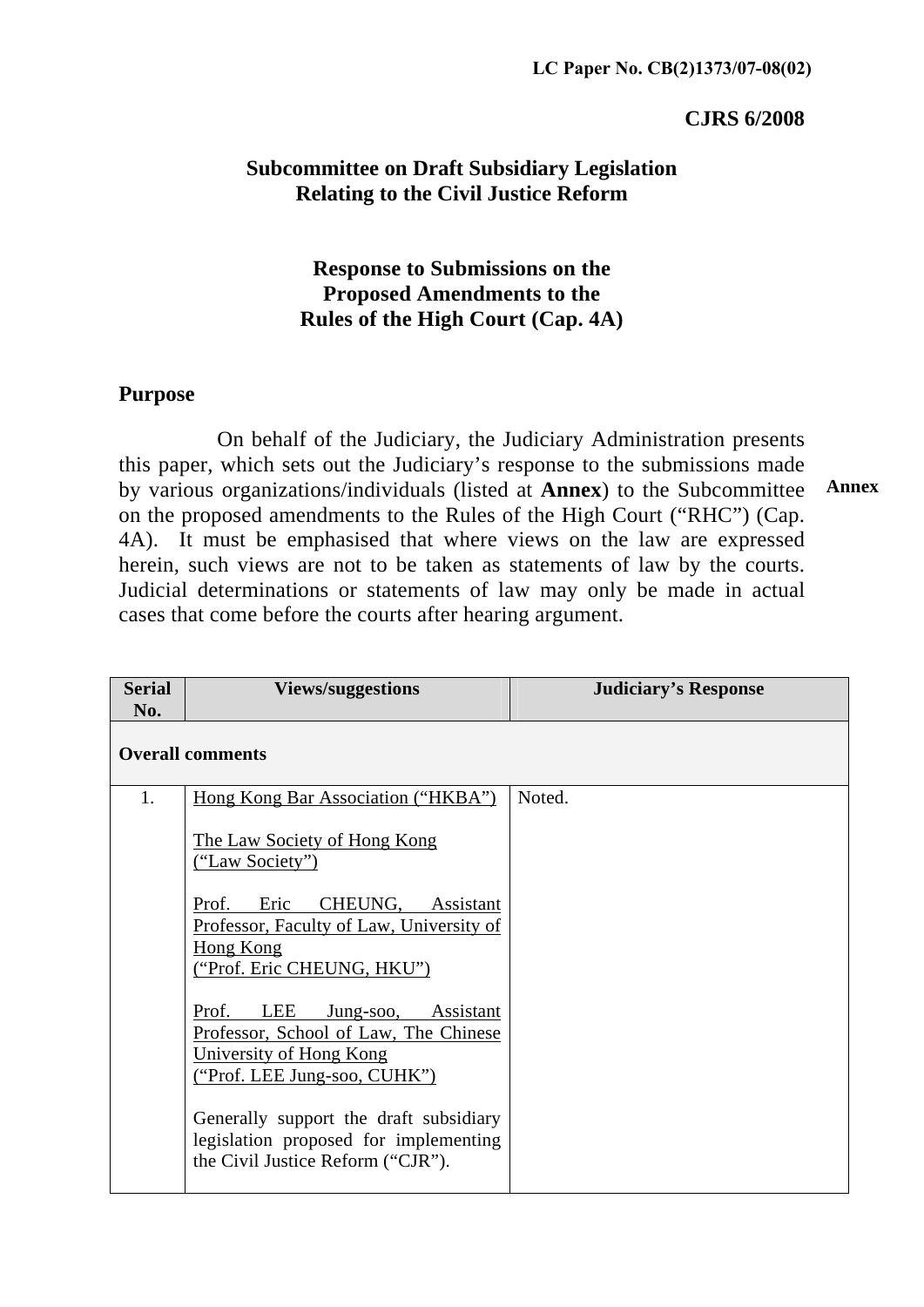| <b>Serial</b> | <b>Views/suggestions</b>                | <b>Judiciary's Response</b>                                                              |
|---------------|-----------------------------------------|------------------------------------------------------------------------------------------|
| No.           |                                         |                                                                                          |
| 2.            | Law Society                             |                                                                                          |
|               |                                         | The implementation of the CJR will According to the UK experience, pre-                  |
|               |                                         | bring about significant changes in two $\vert$ action protocol is one of the major areas |
|               |                                         | respects, namely, front-end loading of resulting in front-end loading of costs.          |
|               |                                         | costs and enhanced case management   Our reformed procedures would avoid the             |
|               |                                         | powers by the court. According to the increase in front-loaded costs arising from        |
|               | UK experience, CPR had not been         | pre-action protocols, as they will not be                                                |
|               | successful in bringing litigation costs | adopted across the board, but will only be                                               |
|               | down.                                   | confined to some specialist lists of the                                                 |
|               |                                         | High Court after due consultation.                                                       |
|               |                                         |                                                                                          |

## **Part 2 - Objectives and case management powers**

### **Order 1A - Objectives**

| JIULI 111 | <b>ODICCHTCO</b>                                                                                                                                                                                                                                                                                                                                                                                                                                                                                                                                                                                      |                                                                                                                                                                                                                                                                                                                                                                                                                                                                                                                                                                          |
|-----------|-------------------------------------------------------------------------------------------------------------------------------------------------------------------------------------------------------------------------------------------------------------------------------------------------------------------------------------------------------------------------------------------------------------------------------------------------------------------------------------------------------------------------------------------------------------------------------------------------------|--------------------------------------------------------------------------------------------------------------------------------------------------------------------------------------------------------------------------------------------------------------------------------------------------------------------------------------------------------------------------------------------------------------------------------------------------------------------------------------------------------------------------------------------------------------------------|
| 3.        | Mr Gary Meggitt, Teaching Consultant,<br>Faculty of Law, University of Hong<br>Kong ("Mr Gary Meggitt, HKU")<br>The phrase "to promote greater equality"<br>between the parties" in $O.1A$ , r.1(d) is<br>pregnant with meaning and clarification<br>is required. The language used in<br>$O.1A$ , r.1(d) is subtly different from its<br>Civil Procedure Rules (CPR) equivalent<br>of "ensuring that the parties are on an<br>equal footing". The latter reflects the<br>right to "equality of arms" under Article<br>6 of the European Convention on<br>Human Rights to which UK is a<br>signatory. | The Steering Committee has reviewed the<br>wording of $O.1A$ , $r.1(d)$ , and accepts that<br>the present formulation may require some<br>changes. It has proposed revising it to<br>read, "to ensure fairness between the<br>parties". See paper CJRS 5/2008.                                                                                                                                                                                                                                                                                                           |
| 4.        | Mediation<br>Hong<br>Kong<br>Council<br>("HKMC")<br>While one of the underlying objectives<br>set out in $O.1A$ , $r.1(e)$ is to facilitate the<br>settlement of disputes, apart from the<br>general provision under $O.62$ , r.5(1)(aa)<br>that the Court in exercising its<br>discretion as to costs shall take into<br>account the underlying objectives set<br>out in O.1A, r.1, it is unclear how the<br>rules will be used to achieve that<br>objective.                                                                                                                                        | The Court will seek to achieve<br>the<br>underlying objective to facilitate<br>the<br>settlement of disputes with the use of<br>alternative dispute resolution ("ADR"),<br>mediation, through<br>such<br>as<br>the<br>development of case<br>the<br>law<br>on<br>application of the various rules, in<br>particular the rules on costs, and the<br>formulation of appropriate and relevant<br>practice directions.<br>Apart from O.62<br>$r.5(1)(aa)$ , the new rules<br>on<br>case<br>management and offers to settle are also<br>conducive to facilitating settlement. |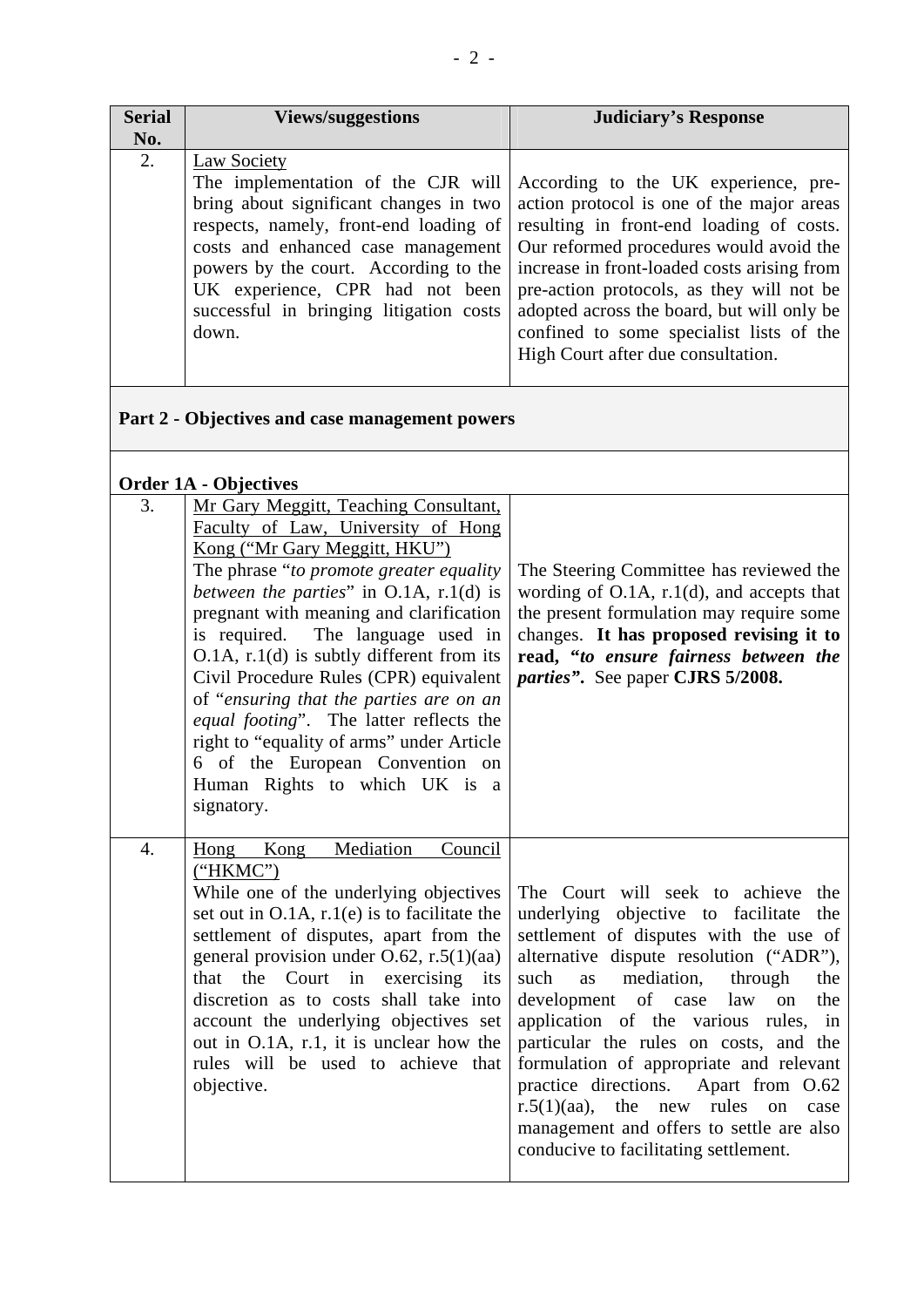| <b>Serial</b><br>No. | <b>Views/suggestions</b>                                                                                                                                                                                                                                                                                                                                                                                                     | <b>Judiciary's Response</b>                                                                                                                                                                                                                                                                                                                                                                                                                                                                                                                                                                                                                                                                                                                                                                                                     |
|----------------------|------------------------------------------------------------------------------------------------------------------------------------------------------------------------------------------------------------------------------------------------------------------------------------------------------------------------------------------------------------------------------------------------------------------------------|---------------------------------------------------------------------------------------------------------------------------------------------------------------------------------------------------------------------------------------------------------------------------------------------------------------------------------------------------------------------------------------------------------------------------------------------------------------------------------------------------------------------------------------------------------------------------------------------------------------------------------------------------------------------------------------------------------------------------------------------------------------------------------------------------------------------------------|
| 5.                   | Mr Gary Meggitt, HKU<br>"Facilitating settlement" in O.1A, r.1(e)<br>is commonly understood to include<br>encouraging the parties to try some<br>form of ADR, usually mediation. ADR<br>is actively promoted elsewhere in the<br>CPR. The Subcommittee may wish to<br>give further<br>consideration<br>to<br>this<br>provision in light of the ongoing<br>discussion on the future<br>role of<br>mediation within Hong Kong. | Noted. See item 4 above.<br>Apart from the proposed amendments in<br>the latest draft RHC, in 2007, the Chief<br>Justice has established a Working Party<br>on Mediation to consider how consensual<br>mediation of civil disputes in the Court of<br>First Instance, the District Court and the<br>Lands Tribunal might be developed. The<br>Judiciary has been working with the<br>Administration, the legal profession and<br>the mediation bodies to facilitate the<br>greater use of mediation. Over the past<br>few years, the Judiciary has taken steps to<br>promote voluntary mediation by running<br>the Mediation Coordinator's Office for<br>family mediation in the Family Court and<br>Pilot<br>Schemes<br>for<br>the<br>cases<br>$\alpha$<br>Construction and Arbitration List and<br>building management cases. |
| 6.                   | <b>Consumer Council</b><br>Supports in principle the objectives and<br>the Court's case management powers<br>set out in the proposed new O.1A and<br>O.1B, hoping that a fair, cost-effective<br>and expeditious legal process will be<br>achieved without compromising justice.                                                                                                                                             | Noted.                                                                                                                                                                                                                                                                                                                                                                                                                                                                                                                                                                                                                                                                                                                                                                                                                          |
|                      | <b>Order 1B - Case management Powers</b>                                                                                                                                                                                                                                                                                                                                                                                     |                                                                                                                                                                                                                                                                                                                                                                                                                                                                                                                                                                                                                                                                                                                                                                                                                                 |
| 7.                   | <b>Consumer Council</b><br>It is envisaged that judges will play a<br>more proactive role in case management<br>with a view to securing a quick and<br>efficient legal process while upholding<br>the principle of natural justice.<br>As<br>judges'<br>such,<br>proficiency<br>in<br>implementing the proposed rules is of<br>utmost importance and relevant training<br>programmes should not be overlooked.               | Planning for the training programmes for<br>judges is well in hand. The Judiciary<br>plans to conduct training for judges at all<br>levels of court and support staff in late<br>2008 and early 2009.                                                                                                                                                                                                                                                                                                                                                                                                                                                                                                                                                                                                                           |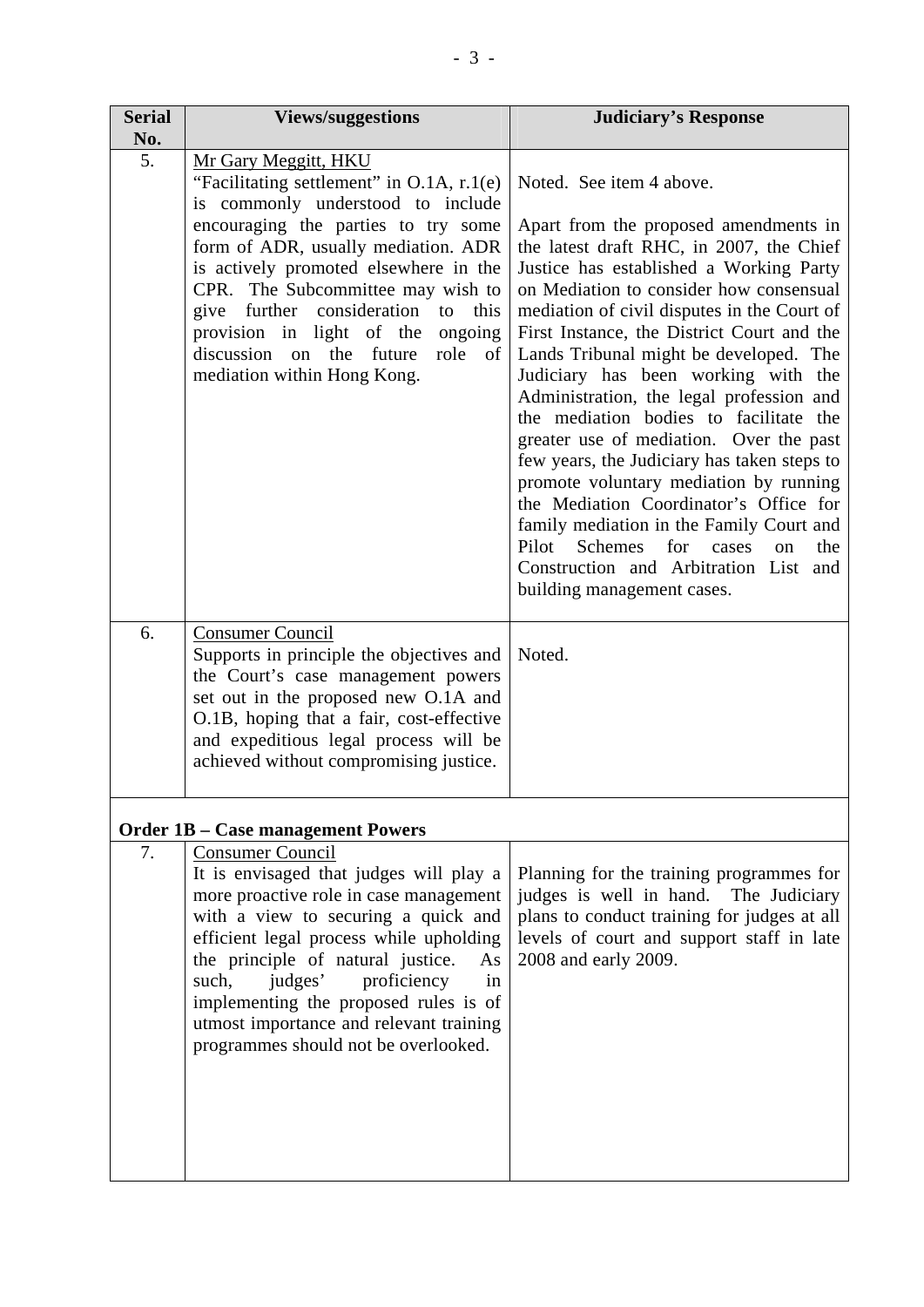| <b>Serial</b><br>No.      | <b>Views/suggestions</b>                                                                                                                                                                                                                                                                                                                                                                                                                       | <b>Judiciary's Response</b>                                                                                                                                                                                                                                                                                                                                                                                                                                                                                                                                                                                                                                                                    |
|---------------------------|------------------------------------------------------------------------------------------------------------------------------------------------------------------------------------------------------------------------------------------------------------------------------------------------------------------------------------------------------------------------------------------------------------------------------------------------|------------------------------------------------------------------------------------------------------------------------------------------------------------------------------------------------------------------------------------------------------------------------------------------------------------------------------------------------------------------------------------------------------------------------------------------------------------------------------------------------------------------------------------------------------------------------------------------------------------------------------------------------------------------------------------------------|
|                           | Part 3 - Pre-action protocols and costs-only proceedings                                                                                                                                                                                                                                                                                                                                                                                       |                                                                                                                                                                                                                                                                                                                                                                                                                                                                                                                                                                                                                                                                                                |
|                           | <b>Order 2 - Effect of non-compliance</b>                                                                                                                                                                                                                                                                                                                                                                                                      |                                                                                                                                                                                                                                                                                                                                                                                                                                                                                                                                                                                                                                                                                                |
| 8.                        | <b>HKBA</b><br>To evaluate the effect of implementing<br>pre-action protocols and the proposed<br>sanctions for non-compliance thereof, it<br>is necessary to consider the yet to be<br>promulgated pre-action<br>protocols<br>together with the proposed legislative<br>amendments, as an integrated package.                                                                                                                                 | In the light of observations of the<br>Subcommittee and<br>also taking<br>into<br>account the views expressed through<br>deputations at the meeting on 29.2.2008,<br>the Steering Committee considers that<br>it may be better to leave out references<br>to "pre-action protocol" and "practice<br>direction" in O.2, rr.3-5 for the time<br>being.<br>If the automatic<br>sanction<br>provisions regarding pre-action protocols<br>and practice directions are considered to<br>be necessary in due course, this can be<br>revisited at the appropriate time, after due<br>consultation with all relevant parties,<br>including the two legal professional<br>bodies. See paper CJRS 5/2008. |
| 9.                        | Prof. Eric CHEUNG, HKU<br>Expresses reservation about<br>the<br>proposal that any sanction for non-<br>compliance of practice directions or<br>pre-action protocols<br>shall<br>have<br>automatic effect unless the defaulting<br>party applies for and obtains relief from<br>the court.                                                                                                                                                      | See item 8 above.                                                                                                                                                                                                                                                                                                                                                                                                                                                                                                                                                                                                                                                                              |
| <b>Part 7 – Pleadings</b> |                                                                                                                                                                                                                                                                                                                                                                                                                                                |                                                                                                                                                                                                                                                                                                                                                                                                                                                                                                                                                                                                                                                                                                |
|                           | <b>Order 41A - Statements of truth</b>                                                                                                                                                                                                                                                                                                                                                                                                         |                                                                                                                                                                                                                                                                                                                                                                                                                                                                                                                                                                                                                                                                                                |
| 10.                       | <b>Law Society</b><br>The<br>proposed requirement<br>that<br>pleadings should be verified<br>by<br>statements of truth has a worthy aim.<br>However, a practical problem with the<br>proposal is that the parties<br>to<br>proceedings are not always in a position<br>to verify the facts relevant to their<br>claim/defence<br>time<br>at<br>the<br>when<br>pleadings are made. In view of this, the<br>Law Society has previously suggested | The<br>Noted.<br>Steering<br>Committee<br>considers that the wording in the latest<br>draft RHC appropriate having regard to<br>the objective intended for statements of<br>truth.                                                                                                                                                                                                                                                                                                                                                                                                                                                                                                             |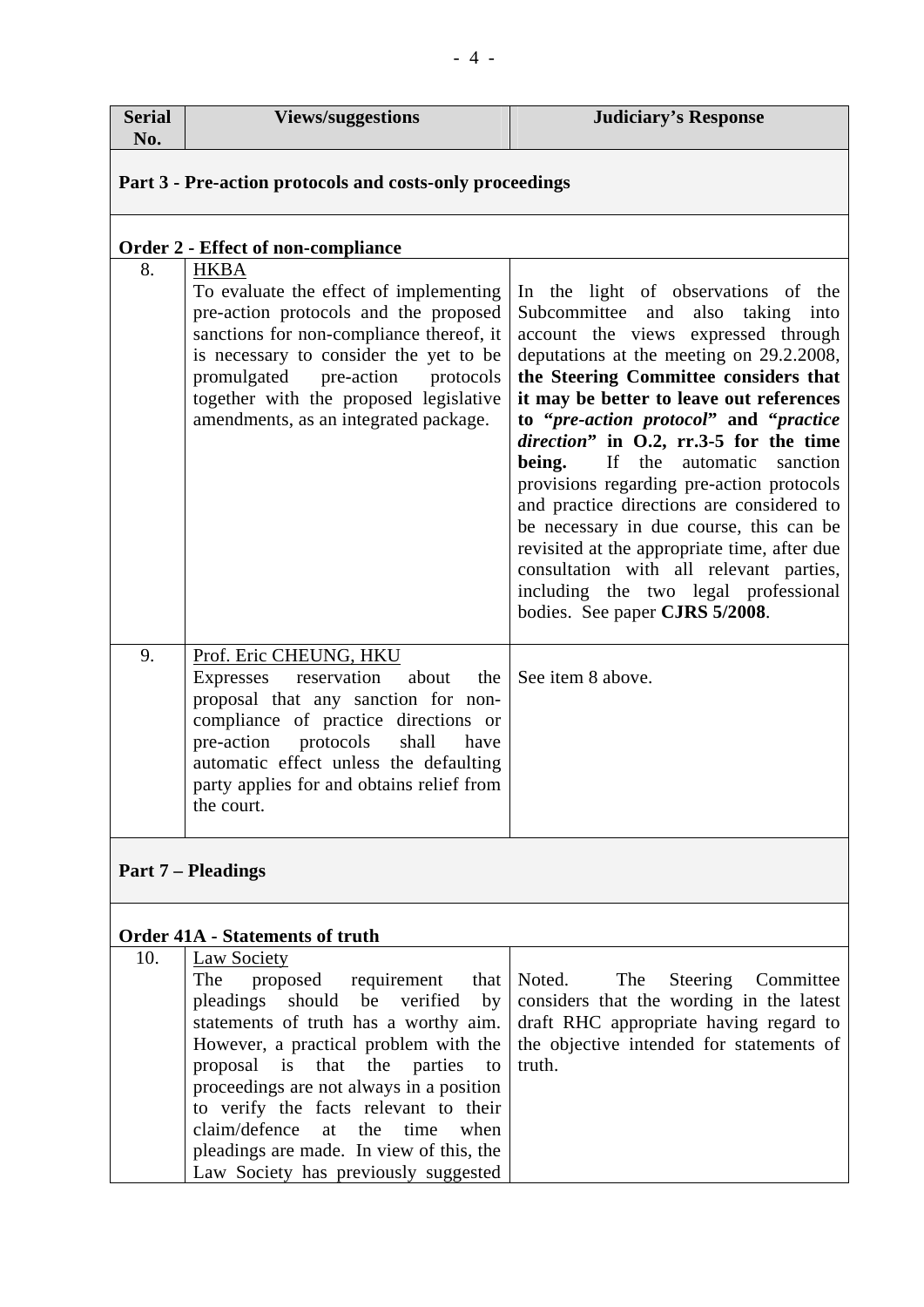| <b>Serial</b> | <b>Views/suggestions</b>                                                                                                                                                                                                                                                                                                                                                                                                                                                                                                                                                           | <b>Judiciary's Response</b>                                                                                                                                                                                                                                                           |
|---------------|------------------------------------------------------------------------------------------------------------------------------------------------------------------------------------------------------------------------------------------------------------------------------------------------------------------------------------------------------------------------------------------------------------------------------------------------------------------------------------------------------------------------------------------------------------------------------------|---------------------------------------------------------------------------------------------------------------------------------------------------------------------------------------------------------------------------------------------------------------------------------------|
| No.           |                                                                                                                                                                                                                                                                                                                                                                                                                                                                                                                                                                                    |                                                                                                                                                                                                                                                                                       |
|               | an alternative formula for statements of<br>truth in its submissions to the Steering<br>Committee, but the suggestion was not<br>taken up.                                                                                                                                                                                                                                                                                                                                                                                                                                         |                                                                                                                                                                                                                                                                                       |
| 11.           | Mr Gary Meggitt, HKU<br>Statements of truth for pleadings are<br>introduced for pleadings by the English<br>CPR for two reasons. The first is to<br>make sure that the parties (and their<br>legal advisers) do not knowingly<br>advance false cases. The second is to<br>enable statements of case to be used in<br>evidence in interim hearings and<br>therefore remove the need for additional<br>witness statements and affidavits –<br>thereby reducing costs. At least insofar<br>as the second objective is concerned,<br>CPR has not been successfully in<br>achieving it. | The intention of introducing statements of<br>truth for pleadings in the RHC is for the<br>first reason but not the second. In relation<br>to interlocutory applications, there will<br>continue to be a need for affidavit<br>evidence to be used (see the requirements<br>of O.41). |

## **Part 8 - Sanctioned offers and payments**

#### **Order 22 - Offers to settle and payments into the court**

| 12. | <b>HKBA</b><br>Considers it unfair to revise upward the<br>maximum rate of interest that the court<br>can impose as part of the consequences<br>where plaintiff does better than he<br>proposed in his sanctioned offer, from<br>10% above prime rate to 10% above<br>judgment rate $[O.22, r.20(2)]$ , as award<br>of interest is not intended to be punitive. | The Steering Committee has adopted the<br>term "10% above judgment rate" as<br>suggested by the Law Society, instead of<br>"10% above prime rate", as the former is<br>more precise.<br>The discretion to impose interest is to<br>provide a measure of some significance,<br>encourage reasonable settlement.<br>to<br>Hence, a power for the court to impose up<br>to 10% above judgment rate for the entire<br>period. Using judgment rate as a<br>benchmark is reasonable, in that the<br>plaintiff would have in any event been<br>entitled to interest at judgment rate for the<br>judgment sum. |
|-----|-----------------------------------------------------------------------------------------------------------------------------------------------------------------------------------------------------------------------------------------------------------------------------------------------------------------------------------------------------------------|--------------------------------------------------------------------------------------------------------------------------------------------------------------------------------------------------------------------------------------------------------------------------------------------------------------------------------------------------------------------------------------------------------------------------------------------------------------------------------------------------------------------------------------------------------------------------------------------------------|
| 13. | Mr Gary Meggitt, HKU                                                                                                                                                                                                                                                                                                                                            |                                                                                                                                                                                                                                                                                                                                                                                                                                                                                                                                                                                                        |
|     | Refers to the new CPR Part 36                                                                                                                                                                                                                                                                                                                                   | The Steering Committee considers that                                                                                                                                                                                                                                                                                                                                                                                                                                                                                                                                                                  |
|     | promulgated in April 2007, which was                                                                                                                                                                                                                                                                                                                            | there is no need to adopt the changes in the                                                                                                                                                                                                                                                                                                                                                                                                                                                                                                                                                           |
|     | prompted by a consultation conducted                                                                                                                                                                                                                                                                                                                            | new Part 36 of CPR in Hong Kong. The                                                                                                                                                                                                                                                                                                                                                                                                                                                                                                                                                                   |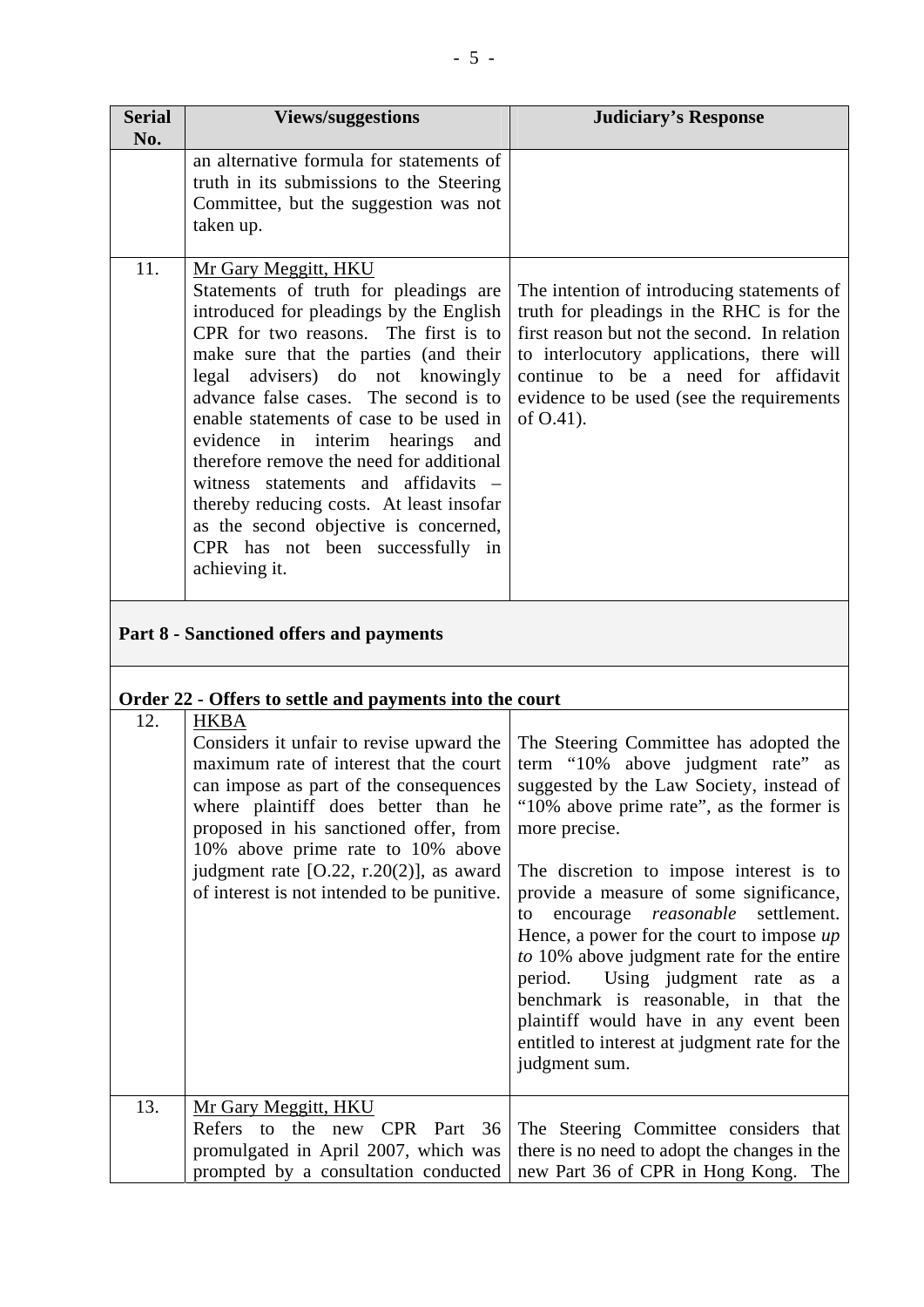| <b>Serial</b><br>No. | <b>Views/suggestions</b>                                                                                                                                                                                                                                                                                                                                                                                                                                                                                                                                                                                               | <b>Judiciary's Response</b>                                                                                                                                                                                                                                                                                                                                                                                                                                                                                                                                                                                 |
|----------------------|------------------------------------------------------------------------------------------------------------------------------------------------------------------------------------------------------------------------------------------------------------------------------------------------------------------------------------------------------------------------------------------------------------------------------------------------------------------------------------------------------------------------------------------------------------------------------------------------------------------------|-------------------------------------------------------------------------------------------------------------------------------------------------------------------------------------------------------------------------------------------------------------------------------------------------------------------------------------------------------------------------------------------------------------------------------------------------------------------------------------------------------------------------------------------------------------------------------------------------------------|
|                      | by the UK Government arising from the<br>$Crouch$ $v$<br>decisions<br>in<br>King's<br>Healthcare NHS Trust [2005] 1 All<br>E.R. 207 and The Trustees of Stokes<br>Pension Fund v Western Power<br>Distribution (South West) plc [2005] 1<br>WLR 3595 where the Court of Appeal<br>categories<br>held that<br>certain<br>of<br>defendant – government departments<br>and insurers – need only make CPR Part<br>36 offers without the supporting CPR<br>Part 36 payments as they were, to put it<br>bluntly, "good for the money". The<br>Court of Appeal had used the "if the<br>court so orders" words within CPR Part | present draft O.22 has undergone two<br>rounds of consultation and, save for some<br>technical and textual comments, there was<br>no objection in principle. The requirement<br>for "payment in" is a well-established<br>practice. It allays the worry of plaintiffs of<br>an empty judgment and avoids the need for<br>applying for enforcement separately if the<br>sanctioned offer/payment is accepted. We<br>this is more<br>believe<br>conducive<br>to<br>The Steering<br>facilitating settlement.<br>Committee does not see why government<br>departments and insurers<br>should<br>be<br>exempted. |
|                      | $36.1(2)$ to justify these decisions. This<br>provision is mirrored in the proposed<br>$0.22$ , r.2(4).<br>Urges the removal of $O.22$ , r.20(2)<br>which sits uneasily with the objective of<br>encouraging mutually beneficially<br>settlements and is little more than a<br>form of punitive damages.                                                                                                                                                                                                                                                                                                               | See item 12 above. The removal of this<br>rule would defeat the very purpose of the<br>scheme.                                                                                                                                                                                                                                                                                                                                                                                                                                                                                                              |

## **Part 12 –Discovery**

# **Order 24 - Discovery and inspection of documents**

| 14. | Prof. Eric CHEUNG, HKU                   |                                            |
|-----|------------------------------------------|--------------------------------------------|
|     | The 14-day period for automatic mutual   | This suggested approach is interesting but |
|     | discovery upon close of pleadings is not | would potentially lead to the same         |
|     | complied with by both parties in most    | problems identified here by Prof. Cheung.  |
|     | cases in practice. Such delay in mutual  | The scheme of discovery should be as       |
|     | discovery will impact on the parties'    | stated in the Rules, but obviously the     |
|     | ability to faithfully complete the case  | court will take greater charge of the      |
|     | management questionnaire within 28       | proceedings at the case management         |
|     | days upon close of pleadings under       | conference stage.                          |
|     | O.25 and the case management hearing.    |                                            |
|     | To resolve the problem, a two-stage      | The purpose of the new discovery rules is  |
|     | discovery process is proposed as         | to facilitate and encourage the completion |
|     | follows -                                | of discovery at the early stage of the     |
|     |                                          | proceedings, both for the reasons to avoid |
|     | (1) Requiring the parties to make        | unnecessary delay (which is highlighted    |
|     | mutual discovery only of the             | by Prof. Cheung's observation<br>on        |
|     | relevant" documents<br>"directly         | practice) and to ensure that the parties   |
|     | within 14 days (or perhaps 21 days)      | would focus on the merits of their         |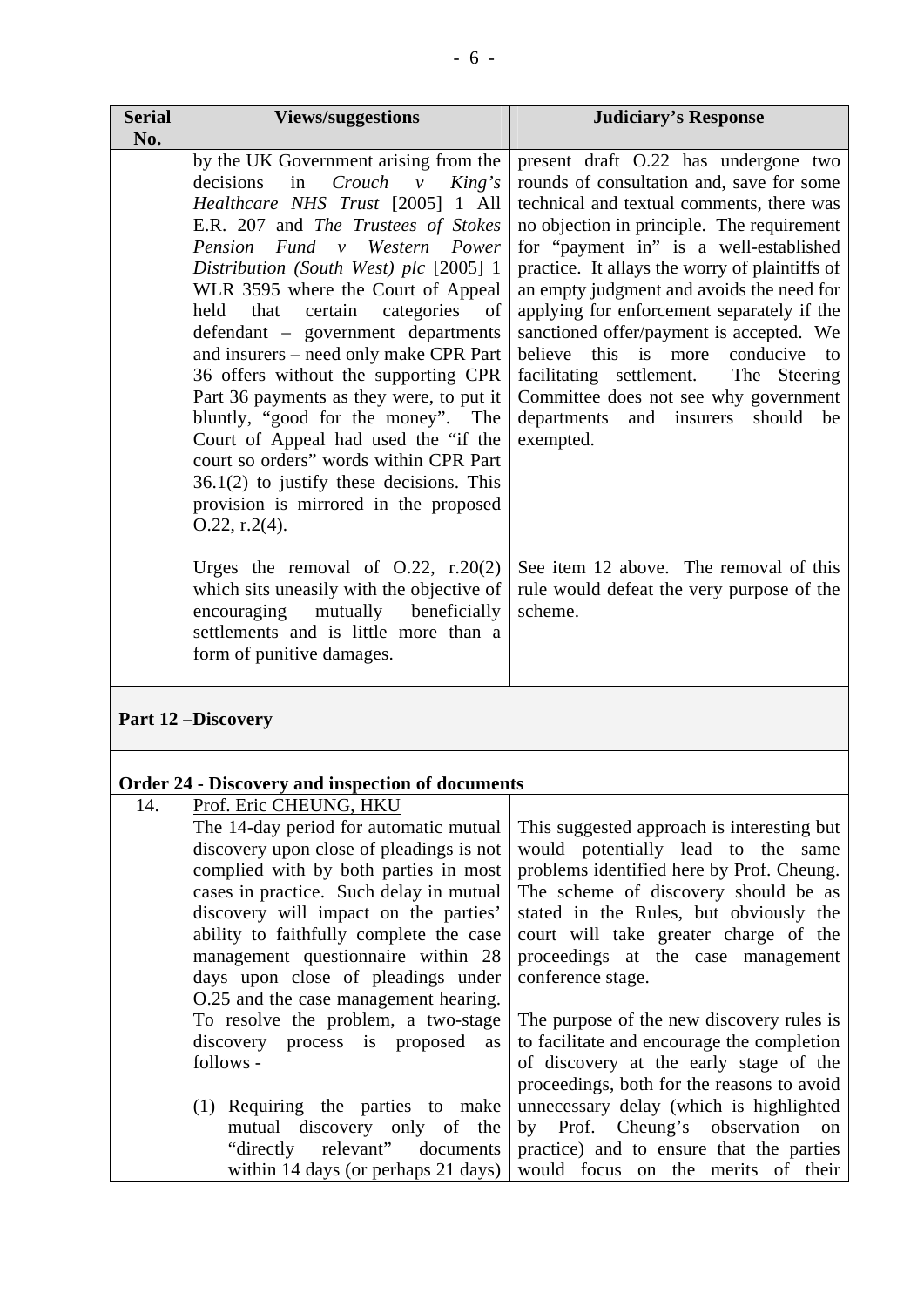| <b>Serial</b><br>No. | <b>Views/suggestions</b>                                                                                                                                                                                                                                                                                                                                                                                                                                                                                                                                                                      | <b>Judiciary's Response</b>                                                                                                                                                                                                                                                                                                                                                                                                                                                                                                                                                                                      |
|----------------------|-----------------------------------------------------------------------------------------------------------------------------------------------------------------------------------------------------------------------------------------------------------------------------------------------------------------------------------------------------------------------------------------------------------------------------------------------------------------------------------------------------------------------------------------------------------------------------------------------|------------------------------------------------------------------------------------------------------------------------------------------------------------------------------------------------------------------------------------------------------------------------------------------------------------------------------------------------------------------------------------------------------------------------------------------------------------------------------------------------------------------------------------------------------------------------------------------------------------------|
|                      | upon close of pleadings.<br>(2) Requiring the parties to state in the<br>case management questionnaire<br>whether there are any "train of<br>inquiry" documents, and if so the<br>standard order to be given will be<br>further mutual discovery of all<br>relevant documents within, say,<br>another 21 days.                                                                                                                                                                                                                                                                                | respective case at an early stage (to<br>hopefully facilitate<br>early<br>settlement<br>before too much costs have been<br>incurred). As such, it is undesirable to<br>make it as a rule to include the suggested<br>2nd stage of discovery, which may<br>encourage the parties to "leave things<br>later". If needed by the parties, they<br>could on their own initiative include and<br>apply (with justifications) for such in the<br>case management conference.                                                                                                                                            |
| 15.                  | Mr Gary Meggitt, HKU<br>Welcomes the presence of O.24, r.15A<br>(empowering the court to make orders<br>limiting discovery) which can be used<br>by the courts to cut down unnecessarily<br>costly discovery exercises. The court<br>may benefit from considering the<br>approach adopted by the Commercial<br>Court in UK in this area as set out in<br>Section E (Discovery) of the Admiralty<br>and Commercial Court Guide, in<br>particular the provisions concerning the<br>various types of orders which can be<br>made by the courts on discovery.                                     | Noted. This is the kind of approach that it<br>is envisaged to be considered by the court<br>at the case management conference stage.                                                                                                                                                                                                                                                                                                                                                                                                                                                                            |
|                      | Part 13 - Interlocutory applications                                                                                                                                                                                                                                                                                                                                                                                                                                                                                                                                                          |                                                                                                                                                                                                                                                                                                                                                                                                                                                                                                                                                                                                                  |
|                      | <b>Order 32 - Applications and proceedings in chambers</b>                                                                                                                                                                                                                                                                                                                                                                                                                                                                                                                                    |                                                                                                                                                                                                                                                                                                                                                                                                                                                                                                                                                                                                                  |
| 16.                  | Prof. Eric CHEUNG, HKU<br>Suggests deleting O.32, r.11A(4) which<br>provides that $-$<br>"Where the determination of the<br>applications is adjourned for the<br>hearing of the summons, no further<br>evidence may be adduced unless it<br>appears to the Court that there are<br>exceptional circumstances making it<br>desirable that further evidence should<br>be adduced."<br>for the following reasons –<br>(a) the meaning of the rule is unclear;<br>(b) the rule will encourage unnecessary<br>arguments and hence costs on<br>whether<br>"exceptional<br>circumstances" exist; and | The Steering Committee accepts the point<br>in item (a). $0.32$ , $r.11A(4)$ must be<br>subject to any directions that may have<br>been given regarding the filing of<br>The Steering Committee<br>evidence.<br>therefore proposes to make it clear in<br>r.11A(4) that it is subject to any<br>directions given under r.11A(3).<br>As for the other points, $r.11A(4)$ is meant<br>to apply to the situation when the Master<br>initially decides to adjourn the application<br>for determination without an oral hearing,<br>but later decides on the "order date" to<br>adjourn the application for argument. |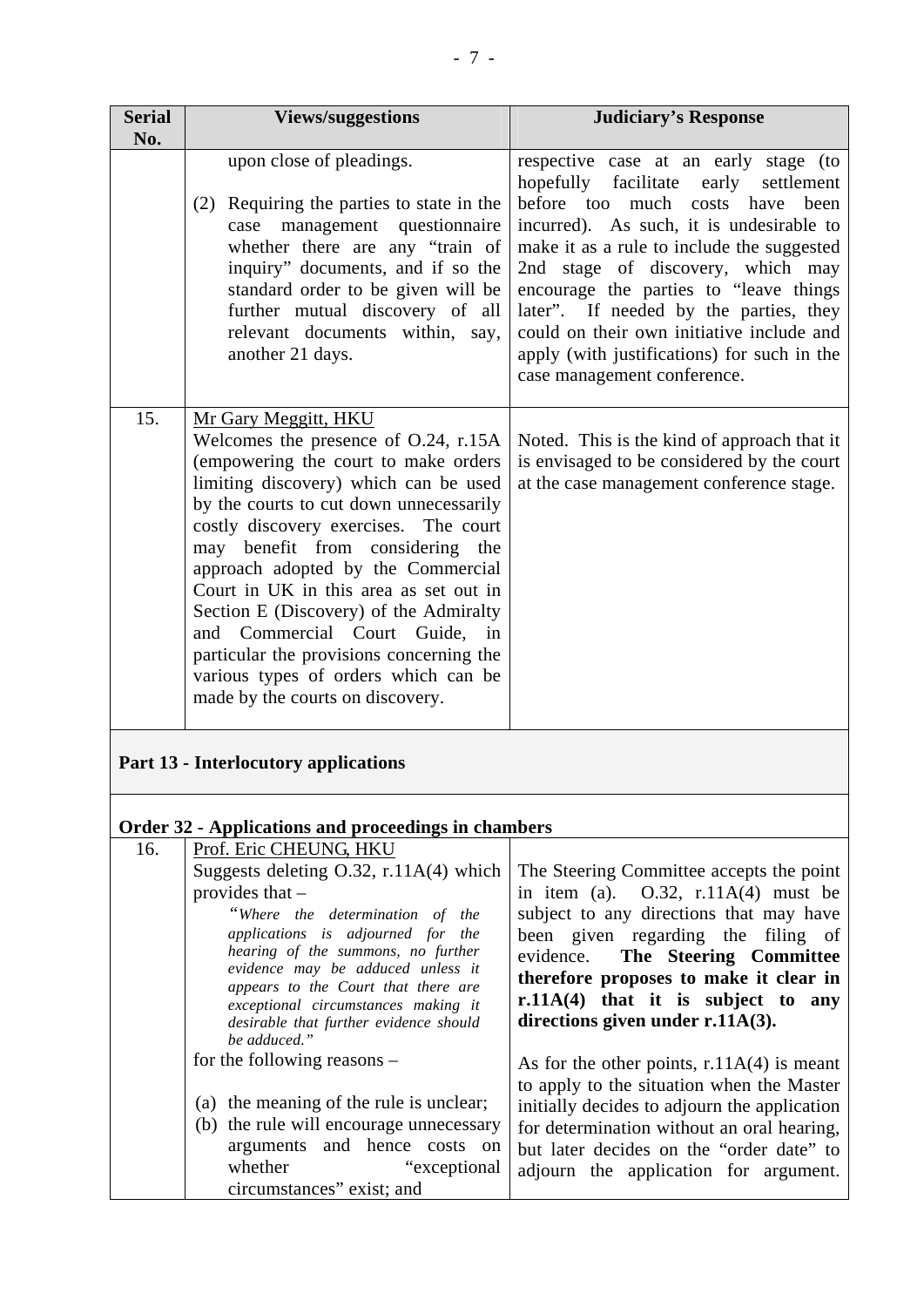| <b>Serial</b><br>No. | <b>Views/suggestions</b>                                                                                            | <b>Judiciary's Response</b>                                                                                                                                                                                                                                                                                                                                                  |
|----------------------|---------------------------------------------------------------------------------------------------------------------|------------------------------------------------------------------------------------------------------------------------------------------------------------------------------------------------------------------------------------------------------------------------------------------------------------------------------------------------------------------------------|
|                      | to impose restrictions on the filing<br>of further evidence according to the<br>circumstances of a particular case. | (c) even without such a general rule, This is envisaged in para. $523(b)$ of the<br>the court already has ample power   Final Report. It serves a useful purpose<br>in reducing the scope for interlocutory<br>applications being adjourned as a result of<br>new evidence, which is very much a<br>problem at the moment. It will encourage<br>parties to prepare properly. |

## **Part 15 - Wasted costs**

### **Order 62 - Costs**

| 17. | Prof. Eric CHEUNG, HKU<br>Expresses reservation<br>about<br>the<br>proposed introduction of O.62, r.8D<br>which provides sanction against the<br>legal representative on taxation in view<br>of the following -<br>(a) this provision does not contain the<br>procedural safeguard as in the<br>wasted costs order procedure;                                                         | $0.62$ , r.8D re-enacts what is now in 0.62,<br>$r.8(6)-(8)$ . In relation to the concern<br>about procedural safeguards, the Steering<br>Committee proposes that it may be<br>better to state that the procedural<br>safeguards contained in Rule 8 will also<br>apply here. As for the other points, the<br>court will only make an order where this<br>is justified.                                                                   |
|-----|---------------------------------------------------------------------------------------------------------------------------------------------------------------------------------------------------------------------------------------------------------------------------------------------------------------------------------------------------------------------------------------|-------------------------------------------------------------------------------------------------------------------------------------------------------------------------------------------------------------------------------------------------------------------------------------------------------------------------------------------------------------------------------------------------------------------------------------------|
|     | (b) the legal representative may be<br>pursuing or<br>not pursuing<br>a<br>particular issue / approach based<br>on instructions and it would be<br>unfair that he shall bear personal<br>liability; and<br>(c) the provision may encourage a<br>party to threaten the other party's<br>lawyers with personal liability and<br>result<br>satellite<br>in<br>unnecessary<br>litigation. |                                                                                                                                                                                                                                                                                                                                                                                                                                           |
| 18. | <b>HKBA</b><br>Public funds should be made available<br>to meet the legal representatives' costs<br>in successfully defending wasted costs<br>order.                                                                                                                                                                                                                                  | The suggestion has been deliberated by<br>the Bills Committee on the Civil Justice<br>(Miscellaneous Amendments) Bill 2007.<br>See papers CJRB 8/2007 and CJRB<br>10/2007. In short, having regard to the<br>useful body of case law that would assist<br>the courts to deal with wasted costs order,<br>the inclusion of the "fearless advocacy"<br>consideration, and the practice in England<br>and Wales, the Administration does not |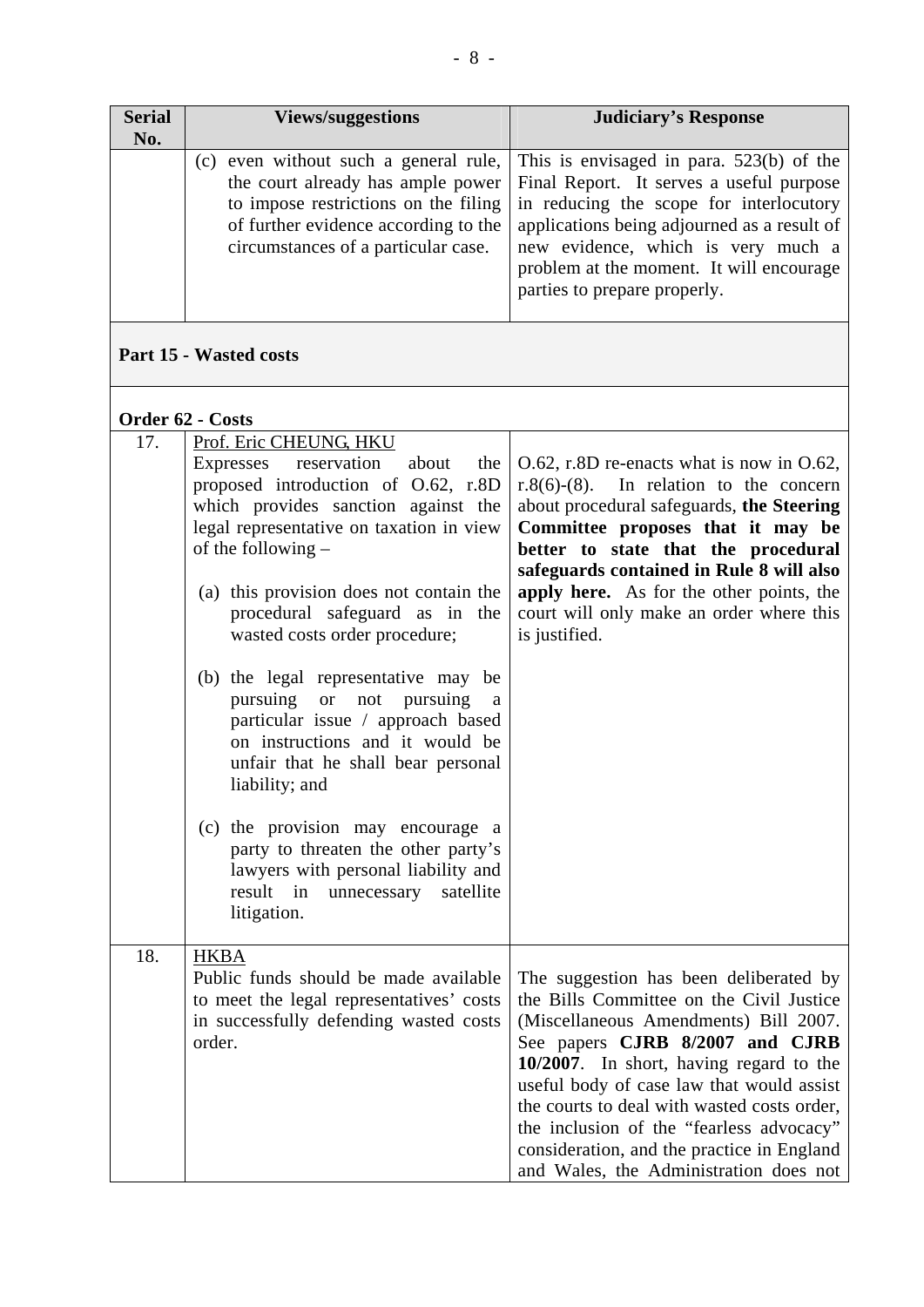| <b>Serial</b><br>No.      | <b>Views/suggestions</b>                                                                                                                                                                                                                                                                                                                                                                                                                                                                                                                                                                                                                                                                                                                                                                                                                                                                                                                                                                                                                                                                               | <b>Judiciary's Response</b>                                                                                                                                                                                                                                                                                                                                                                                          |  |
|---------------------------|--------------------------------------------------------------------------------------------------------------------------------------------------------------------------------------------------------------------------------------------------------------------------------------------------------------------------------------------------------------------------------------------------------------------------------------------------------------------------------------------------------------------------------------------------------------------------------------------------------------------------------------------------------------------------------------------------------------------------------------------------------------------------------------------------------------------------------------------------------------------------------------------------------------------------------------------------------------------------------------------------------------------------------------------------------------------------------------------------------|----------------------------------------------------------------------------------------------------------------------------------------------------------------------------------------------------------------------------------------------------------------------------------------------------------------------------------------------------------------------------------------------------------------------|--|
|                           |                                                                                                                                                                                                                                                                                                                                                                                                                                                                                                                                                                                                                                                                                                                                                                                                                                                                                                                                                                                                                                                                                                        | find it justified making available public<br>funds to meet the costs of a legal<br>has<br>representative who<br>successfully<br>shown cause in defending a wasted costs<br>order made on the court's own motion.<br>As the Bar Association's suggestion<br>involves the use of public funds, it cannot<br>be effected by amendments to subsidiary<br>legislation only.                                               |  |
| 19.                       | <b>Consumer Council</b><br>The Council supports the expansion of<br>the province of $O.62$ , r.8 to the effect<br>that any costs incurred by a party to<br>civil proceedings (e.g. consumer for<br>legal service) as a result of unjustifiable<br>conduct on the part of his or her legal<br>representative will be borne by that<br>representative. It may serve as a<br>safeguard for consumer<br>who<br>may<br>otherwise have to<br>bear<br>the<br>costs<br>unreasonably or improperly incurred by<br>his or her legal representative.<br>On the other hand, the Council is<br>concerned that the wordings such as<br>"unreasonable<br>omission",<br>act<br><b>or</b><br>"misconduct" and "default" in defining<br>conduct which may give rise to wasted<br>costs in $s.52A(6)$ of the Civil Justice<br>(Miscellaneous<br>Amendments)<br>Ordinance 2008 might be too wide and<br>uncertain, and might have an inhibitive<br>effect on the legal representative.<br>As<br>the Council<br>suggests<br>such,<br>that<br>"misconduct" and "unreasonable act or<br>omission" should be properly defined. | The Steering Committee considers that<br>the definition of "wasted costs" in the<br>new section 52A of the HCO as contained<br>the Civil<br>Justice (Miscellaneous<br>in<br>Amendments)<br>Ordinance<br>2008<br>appropriate.<br>It<br>had<br>undergone<br>consultation<br>with<br>legal<br>the<br>two<br>professional bodies, and was accepted by<br>the Bills Committee. The Ordinance was<br>enacted on 30.1.2008. |  |
| Part 17 - Expert evidence |                                                                                                                                                                                                                                                                                                                                                                                                                                                                                                                                                                                                                                                                                                                                                                                                                                                                                                                                                                                                                                                                                                        |                                                                                                                                                                                                                                                                                                                                                                                                                      |  |
| Order 38 – Evidence       |                                                                                                                                                                                                                                                                                                                                                                                                                                                                                                                                                                                                                                                                                                                                                                                                                                                                                                                                                                                                                                                                                                        |                                                                                                                                                                                                                                                                                                                                                                                                                      |  |
| 20.                       | Mr Gary Meggitt, HKU<br>making<br>Suggests<br>the<br>following<br>additions to the provisions on expert<br>witnesses $-$                                                                                                                                                                                                                                                                                                                                                                                                                                                                                                                                                                                                                                                                                                                                                                                                                                                                                                                                                                               | The Working Party has decided not to<br>adopt CPR 35.6 for HK because of the<br>comments of the Academy of Experts that<br>the English experience has shown that                                                                                                                                                                                                                                                     |  |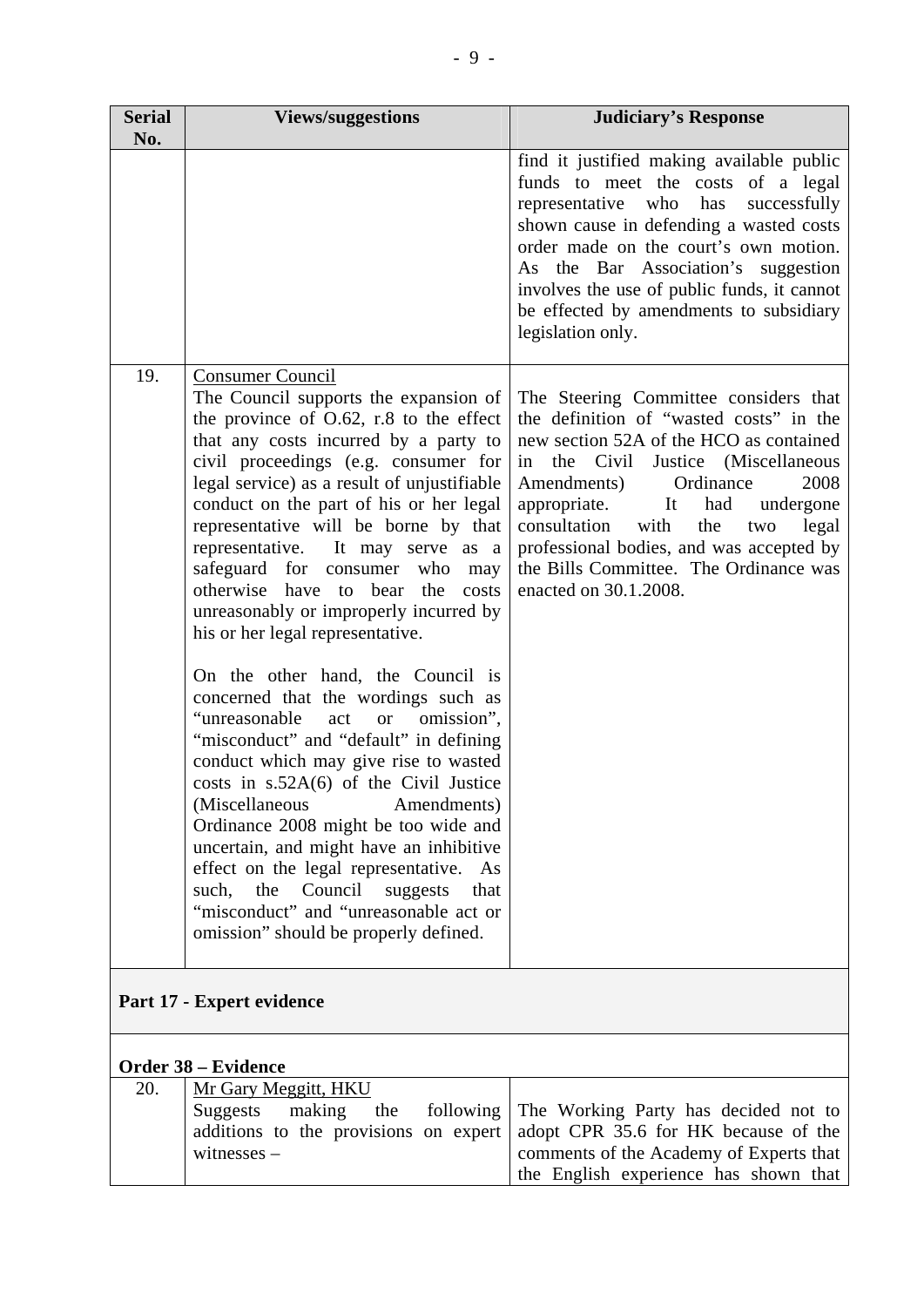| No.<br>such rule is often misused and abused<br>(a) introducing a rule similar to CPR<br>Part 35.6 allowing a party to put to<br>(see Final Report, paras. 605-6).<br>an expert witness instructed by<br>another party or a single joint<br>expert written questions about his<br>report within 28 days of service of<br>the report;<br>(b) introducing a rule along the lines<br>of CPR Part 35.14 granting an<br>expert witness the right to file a<br>written request to the court for<br>directions to assist him in carrying<br>out his function as an expert<br>witness;<br>(c) make provisions to address the<br>situation where a party, who has no<br>objection to the appointment of a<br>single joint expert, is subsequently<br>unhappy with that single joint<br>expert's report; and<br>(d) drawing up<br>substantial<br>more<br>protocol on the instruction of<br>expert<br>witnesses<br>provide<br>to<br>guidance to parties instructing |      |  |
|----------------------------------------------------------------------------------------------------------------------------------------------------------------------------------------------------------------------------------------------------------------------------------------------------------------------------------------------------------------------------------------------------------------------------------------------------------------------------------------------------------------------------------------------------------------------------------------------------------------------------------------------------------------------------------------------------------------------------------------------------------------------------------------------------------------------------------------------------------------------------------------------------------------------------------------------------------|------|--|
|                                                                                                                                                                                                                                                                                                                                                                                                                                                                                                                                                                                                                                                                                                                                                                                                                                                                                                                                                          |      |  |
|                                                                                                                                                                                                                                                                                                                                                                                                                                                                                                                                                                                                                                                                                                                                                                                                                                                                                                                                                          |      |  |
|                                                                                                                                                                                                                                                                                                                                                                                                                                                                                                                                                                                                                                                                                                                                                                                                                                                                                                                                                          |      |  |
|                                                                                                                                                                                                                                                                                                                                                                                                                                                                                                                                                                                                                                                                                                                                                                                                                                                                                                                                                          |      |  |
| experts.                                                                                                                                                                                                                                                                                                                                                                                                                                                                                                                                                                                                                                                                                                                                                                                                                                                                                                                                                 |      |  |
| Part 18 - Case management trials                                                                                                                                                                                                                                                                                                                                                                                                                                                                                                                                                                                                                                                                                                                                                                                                                                                                                                                         |      |  |
| <b>Order 35 - Procedure at trial</b>                                                                                                                                                                                                                                                                                                                                                                                                                                                                                                                                                                                                                                                                                                                                                                                                                                                                                                                     |      |  |
| Prof. Eric CHEUNG, HKU<br>21.<br>Expressed reservation<br>about<br>the<br>This is necessary in the case management<br>of proceedings. Obviously, orders of this<br>proposed O.35, r.3A empowering the<br>court to give directions for trial to limit<br>nature will not be made if it is<br>the number of witnesses, the time for<br>inappropriate to do so.<br>examination and cross-examination of<br>witnesses, for submissions<br>Cheung's concerns<br>and for<br>Prof.<br>have<br>trials, as this will jeopardise a fair trial.<br>addressed in the Final Report -<br>At present, the court has ample power                                                                                                                                                                                                                                                                                                                                         | been |  |

to stop or curtail any evidence, questioning or submissions which are not relevant to the case. It is better to discourage verbosity by way of costs sanctions, rather than by a direction to (1) O.35, r.3A is not aimed at empowering the court to exclude otherwise relevant and admissible evidence (see Final Report, paras. 636 & 641). Rather, it will enable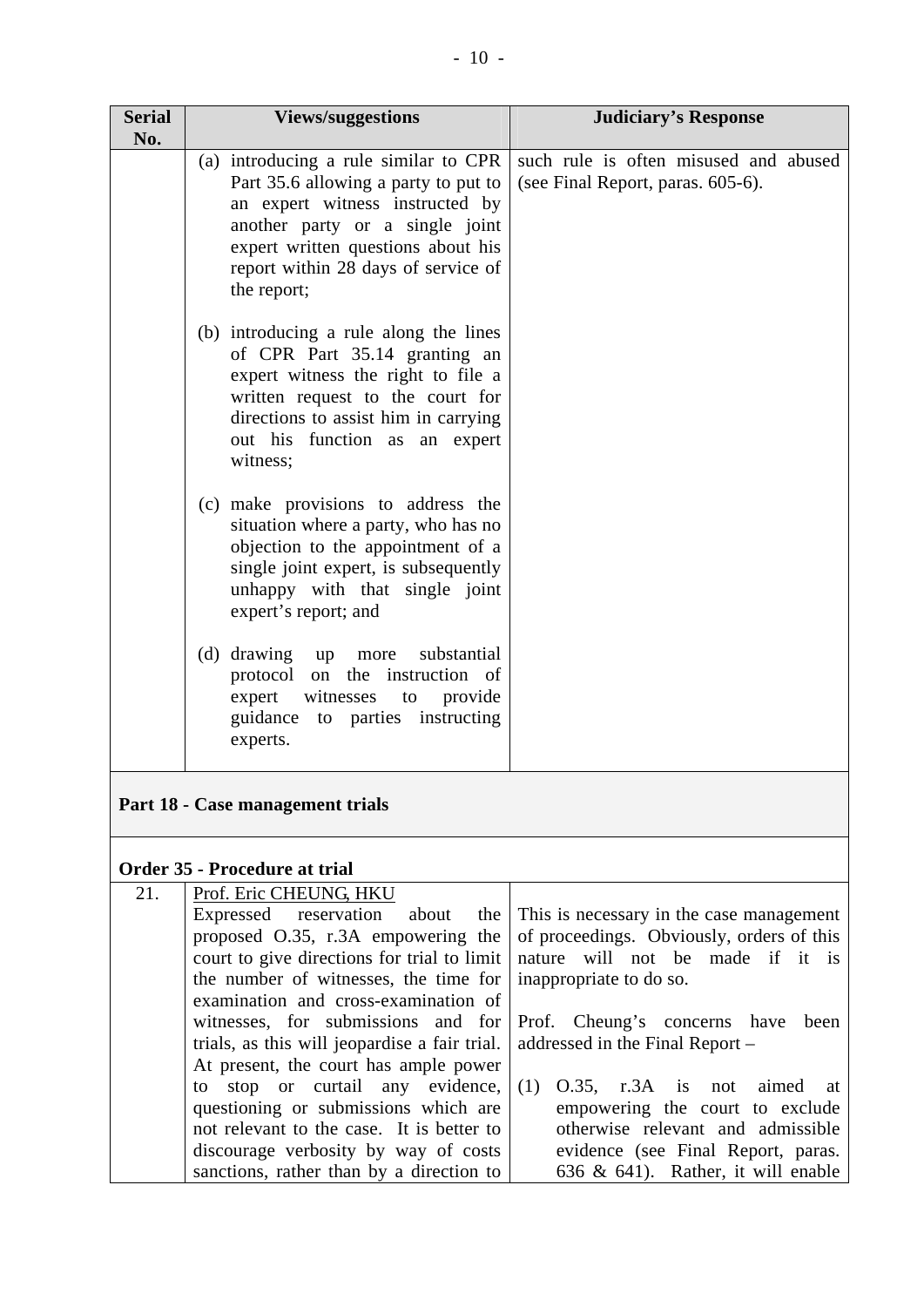| <b>Serial</b><br>No. | <b>Views/suggestions</b> | <b>Judiciary's Response</b>                                                                                                                                                                                                                                                                                                                                                                                                 |
|----------------------|--------------------------|-----------------------------------------------------------------------------------------------------------------------------------------------------------------------------------------------------------------------------------------------------------------------------------------------------------------------------------------------------------------------------------------------------------------------------|
|                      | limit number and time.   | the court and the parties to better<br>plan and allocate resource for the<br>trial (see Final Report, para. 639).                                                                                                                                                                                                                                                                                                           |
|                      |                          | Whilst it is likely that the court<br>(2)<br>already has power to give case<br>directions<br>management<br>to<br>curb<br>prolixity,<br>Working<br>the<br>Party<br>considers it desirable to have a rule<br>specifically setting out these powers<br>(see Final Report, para. 640).                                                                                                                                          |
|                      |                          | It is envisaged that the court will<br>(3)<br>usually give such directions when it<br>is in a good position to make an<br>assessment of the needs of the trial<br>(e.g. at pre-trial review) and with the<br>parties' cooperation (see<br>Final<br>Report, para. 639).                                                                                                                                                      |
|                      |                          | The power "to limit the number of<br>(4)<br>witnesses" will not lead to excluding<br>relevant and admissible evidence<br>given the considerations enumerated<br>under r.3A(2) (see Final Report,<br>para. 642). In practice, the court<br>relies on the parties to give estimates<br>of the length of hearings. Parties are<br>encouraged to seek counsel's advice<br>on the estimates (if necessary) at an<br>early stage. |

# **Part 19 - Leave to appeal**

|     | <b>Order 59 - Appeals to the Court of Appeal</b>   |                                                                                             |
|-----|----------------------------------------------------|---------------------------------------------------------------------------------------------|
| 22. | <b>HKBA</b>                                        |                                                                                             |
|     |                                                    | There have been concerns that an The provision of legal aid is a matter of                  |
|     |                                                    | exercise of the proposed power under policy for the Administration and is                   |
|     |                                                    | $0.59$ , r.2A(8) by the Court of Appeal   outside the purview of the Steering               |
|     | may bring about unintended adverse Committee.      |                                                                                             |
|     | effect on litigants in person, as they are         |                                                                                             |
|     |                                                    | unlikely to have the skills and resources $\vert$ As to the promotion of pro bono services, |
|     |                                                    | to demonstrate the merits of their the Judiciary looks to the legal                         |
|     |                                                    | intended appeals. The HKBA considers   professions to provide more pro bono                 |
|     | that any suggestion that cases involving services. |                                                                                             |
|     | litigants in person should be made an              |                                                                                             |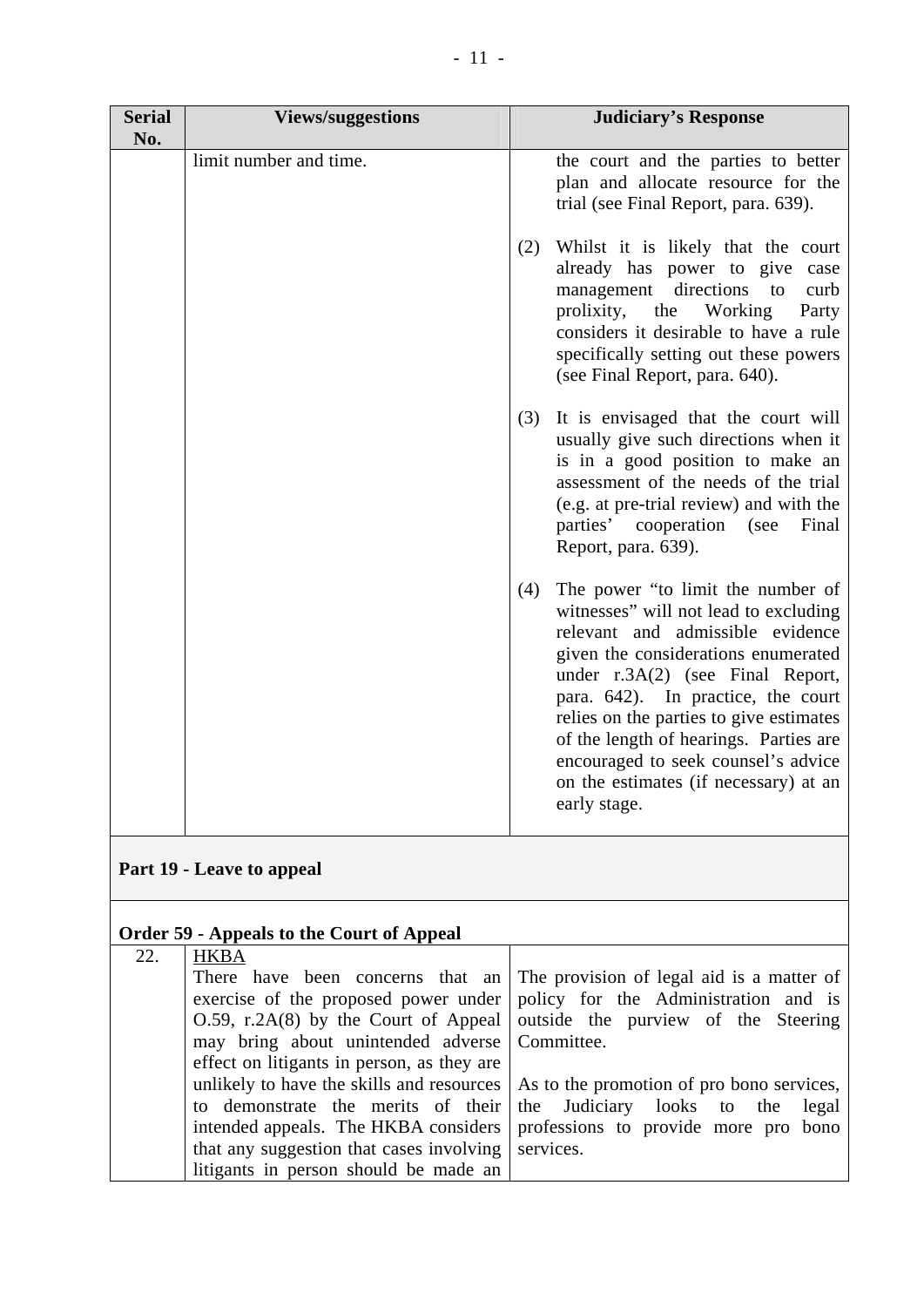| <b>Serial</b><br>No. | <b>Views/suggestions</b>                                                                                                                                                                                                                                                                                                                                        | <b>Judiciary's Response</b> |
|----------------------|-----------------------------------------------------------------------------------------------------------------------------------------------------------------------------------------------------------------------------------------------------------------------------------------------------------------------------------------------------------------|-----------------------------|
|                      | exception and they should be allowed to<br>request for an <i>inter partes</i> hearing<br>would frustrate the very aim of the CJR.<br>The better way to address the concern<br>that the rule may have the unintended<br>effect of disadvantaging unrepresented<br>litigants is to improve the legal aid<br>system and/or to promote <i>pro bono</i><br>services. |                             |

### **Part 22 - Taxing the other side's costs**

#### **Part I of the First Schedule to Order 62**

| 23. | Hong Kong Law Costs Draftsmen               |                                                                                |
|-----|---------------------------------------------|--------------------------------------------------------------------------------|
|     | Association ("HKLCDA")                      |                                                                                |
|     | Expresses grave concern about the           | Secretarial cost is part of the overhead of                                    |
|     | proposed reduction in the scale of costs    | solicitors and has always been accounted                                       |
|     | in relation to the preparation of copies    | for in the hourly rate charged by                                              |
|     | of documents (i.e. item 1 of Part I).       | solicitors. Historically, additional costs                                     |
|     | Apart from being a real reduction to the    | "mechanical preparation"<br>for<br>of                                          |
|     | profit costs to legal practitioners, such a | documents" are allowed because parties                                         |
|     | reduction is also detrimental to the        | needed to type up documents. Nowadays,                                         |
|     | interest of the receiving party, cutting    | parties generally use computer and word                                        |
|     | into the already imperfect indemnity the    | software even<br>processing<br>to<br>draft                                     |
|     | winning party can recover.<br>Legal         | documents. This means less time and                                            |
|     | practitioners aside, the public should      | effort is required (e.g. use of proforma                                       |
|     | also be consulted on the proposed           | and multiple copies can be printed in one                                      |
|     | reduction as taxed costs are recovered      | go). To continue to allow "mechanical"                                         |
|     | for the benefit of the litigants instead of | preparation" is in fact an affront to the                                      |
|     | the solicitors, except in legal aid cases.  | indemnity principle, because such work is                                      |
|     |                                             | no longer done. This is all the more so as                                     |
|     |                                             | the Law Society has only indicated<br>recently that they do not wish to revise |
|     |                                             | the guideline hourly rates of solicitors and                                   |
|     |                                             | have not opposed to the intended                                               |
|     |                                             | replacements.                                                                  |
|     |                                             |                                                                                |
|     |                                             |                                                                                |
|     | Part II of Second Schedule to Order 62      |                                                                                |
| 24. | Prof. Eric CHEUNG HKU                       |                                                                                |

| 24. | Prof. Eric CHEUNG, HKU |                                                                                         |
|-----|------------------------|-----------------------------------------------------------------------------------------|
|     |                        | Expresses reservation about the The Steering Committee has adopted the                  |
|     |                        | proposed increase of the fixed scale of   Law Society's suggestion of setting the       |
|     |                        | costs for obtaining default judgment to amount of fixed costs for obtaining             |
|     |                        | \$10,000 for legally represented default judgment at \$10,000. It is a well-            |
|     |                        | plaintiffs, and suggests the following $-$ established principle that solicitors should |

of setting the for obtaining 0. It is a wellestablished principle that solicitors should not ask for costs beyond what they charge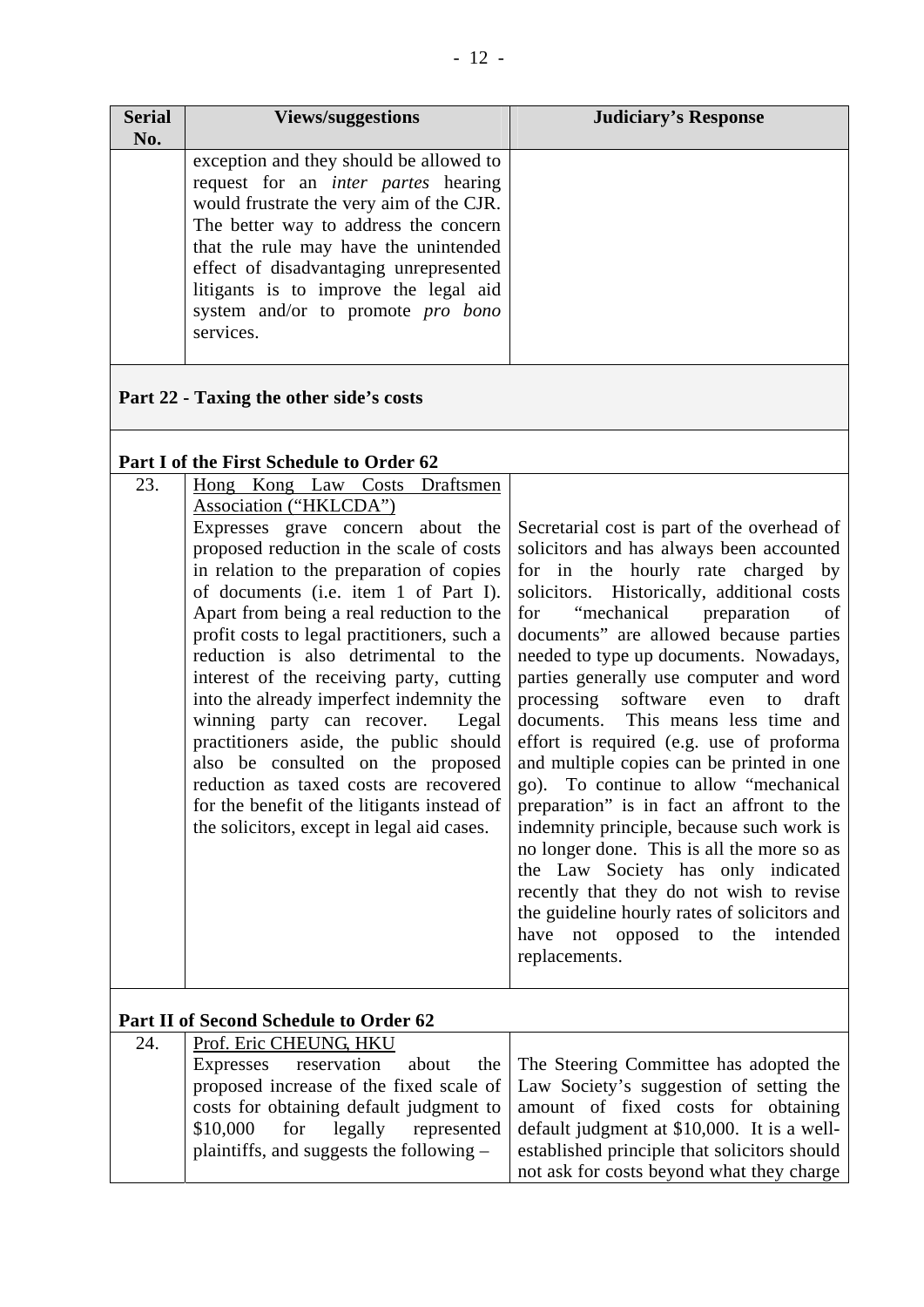| <b>Serial</b><br>No. |     | <b>Views/suggestions</b>                                                                                                                                                                                                         | <b>Judiciary's Response</b>                                                                                                                                                          |
|----------------------|-----|----------------------------------------------------------------------------------------------------------------------------------------------------------------------------------------------------------------------------------|--------------------------------------------------------------------------------------------------------------------------------------------------------------------------------------|
|                      | (a) | a more realistic fixed fee of \$5,000<br>be set so that the indemnity<br>principle will not be infringed; and                                                                                                                    | their clients. If the costs for obtaining a<br>default judgment is less than \$10,000 in<br>any particular case, the solicitor should<br>bring to the court's attention for a lesser |
|                      | (b) | providing that the party may obtain<br>a higher fixed fee of \$10,000 by<br>filing a certificate confirming that<br>the amount of actual legal costs is<br>not less than $$10,000$ , or may<br>apply to the court for taxed fee. | amount.<br>The court is already empowered under<br>$\vert$ O.62, r.32(4) to make an order alternative<br>to the provisions of 2nd Schedule.                                          |

## **Part 23 - Judicial review**

## **Order 53 - Applications for judicial review**

| 25. | <b>HKBA</b><br>Generally satisfied with the proposed<br>changes having regard to the assurance<br>of the Steering Committee that the<br>relevant rules<br>would<br>be<br>applied<br>consistently.                                                                                                                                                                                                                                                                                     | Noted.                                                                                                                                                                                                                                                                                                                                                           |
|-----|---------------------------------------------------------------------------------------------------------------------------------------------------------------------------------------------------------------------------------------------------------------------------------------------------------------------------------------------------------------------------------------------------------------------------------------------------------------------------------------|------------------------------------------------------------------------------------------------------------------------------------------------------------------------------------------------------------------------------------------------------------------------------------------------------------------------------------------------------------------|
| 26. | Prof. Swati Jhaveri, Assistant Professor,<br>School of Law, The Chinese University<br>of Hong Kong<br>The definition of the scope of judicial<br>review proceedings under O.53, r.1A<br>may not necessarily achieve<br>the<br>objective of reducing the scope for<br>argument as to whether the conduct<br>challenged is related<br>"public"<br>to<br>function" and<br>amenable to judicial<br>review.                                                                                | The proposed amendments to $0.53$ , r.1A<br>are intended to define the scope of<br>judicial review and the remedies available<br>in simpler and more accessible terms.                                                                                                                                                                                           |
| 27. | Prof. Eric CHEUNG, HKU<br>Expresses<br>reservation<br>about<br>the<br>requirement under the proposed new<br>O.53, r.2B that an applicant for judicial<br>review has to serve the notice of<br>application for leave on the proposed<br>respondent and other interested parties,<br>as it will result in unnecessary costs and<br>delay in ordinary cases.<br>Suggests that either the new O.53, r.3A<br>(providing that neither the respondent<br>nor any other person served with an | The Steering Committee accepts that in<br>some cases, the procedural changes<br>proposed for the service of the application<br>for leave may not be altogether desirable.<br>The Steering Committee has therefore<br>decided to remove the proposed<br>amendments regarding the service<br>requirement at the leave application<br>stage. See paper CJRS 4/2008. |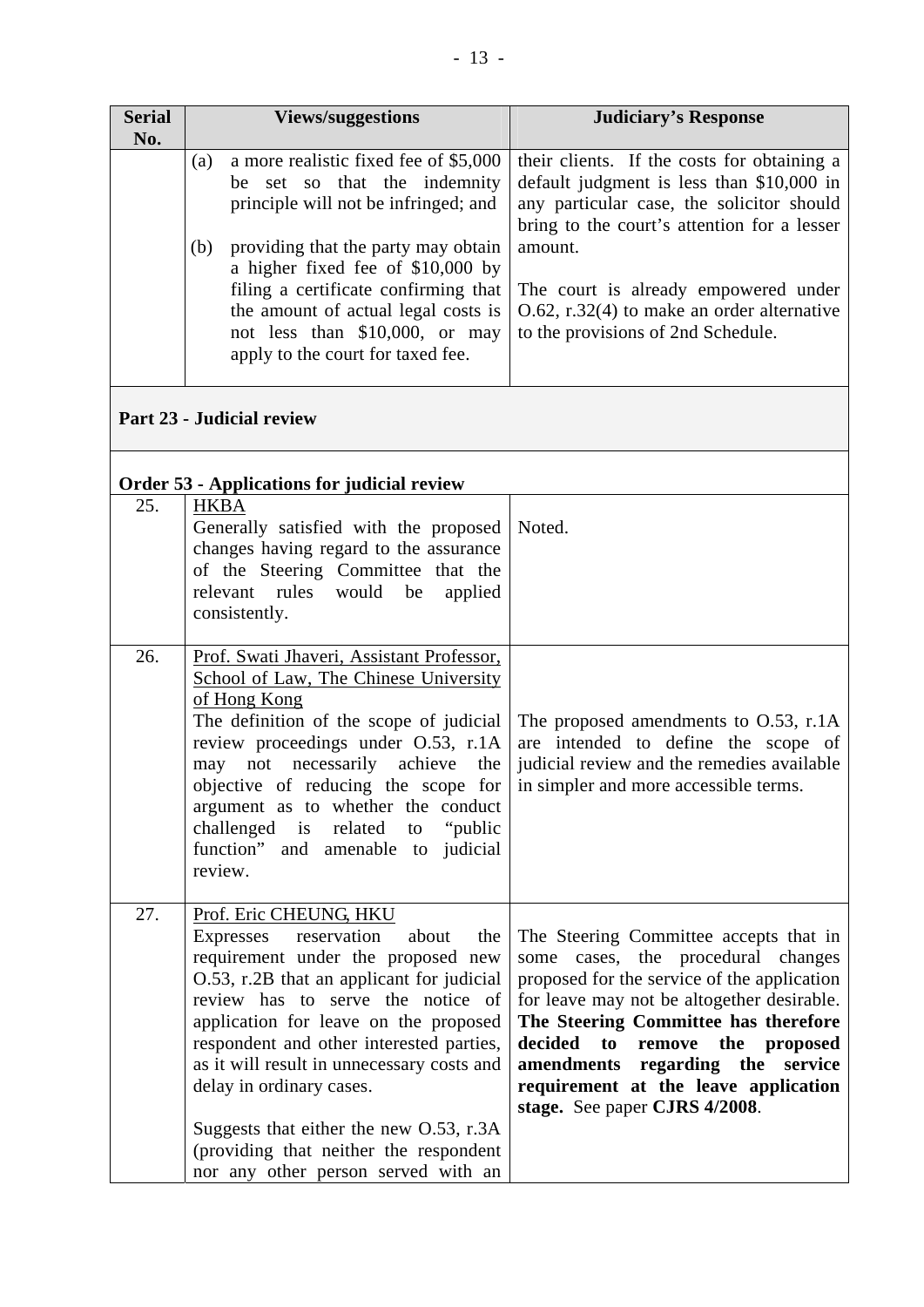| <b>Serial</b><br>No. | <b>Views/suggestions</b>                                                                                                                                                                                                                                                                                                                 | <b>Judiciary's Response</b> |
|----------------------|------------------------------------------------------------------------------------------------------------------------------------------------------------------------------------------------------------------------------------------------------------------------------------------------------------------------------------------|-----------------------------|
|                      | application for leave to apply for<br>judicial review may apply to set aside<br>an order granting leave to make the<br>application) be deleted, or provisions<br>should be made to allow applications<br>for setting aside the order under<br>exceptional circumstances, such as<br>material non-disclosure in the leave<br>application. |                             |

**Judiciary Administration March 2008**